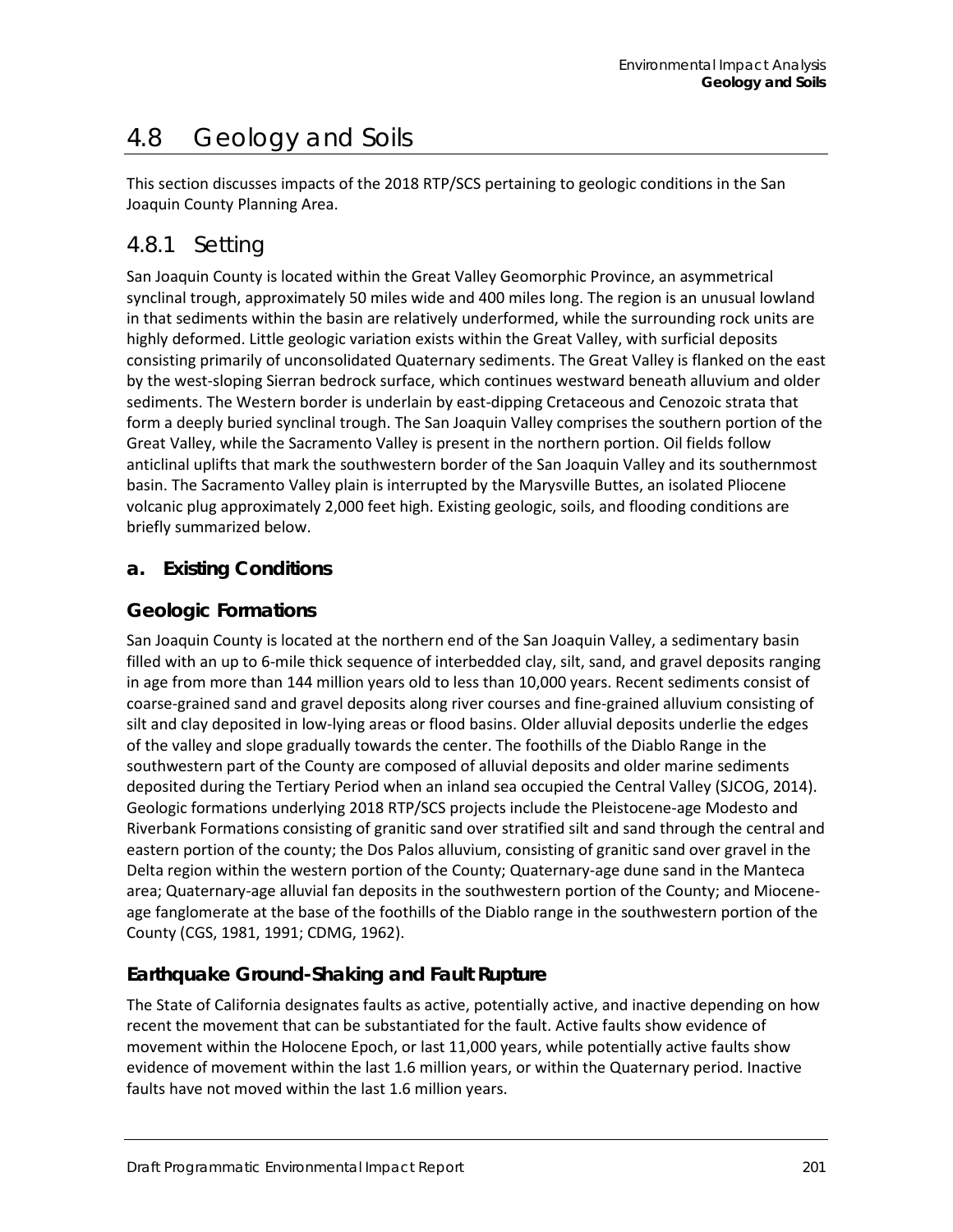#### San Joaquin Council of Governments **2018 Regional Transportation Plan/ Sustainable Communities Strategy**

The California legislature passed the Alquist-Priolo Special Studies Zone Act in 1972 to address seismic hazards associated with faults and to establish criteria for development within areas identified as seismic hazard zones. Based on a review of the California Geological Survey Alquist-Priolo Fault Zone and Seismic Hazard Zone Maps, there are no Alquist-Priolo Zones located within San Joaquin County.

San Joaquin County is located between two areas of significant tectonic activity. Active faults of the San Andreas Fault System are present to the west of the county line, with the Marsh Creek-Greenville active fault located immediately west of the southern tip of the county. The regional shear zone associated with the Sierra Nevada foothills known as the Foothills Fault System, including the Melones and Bear Mountain fault zones, is present to the east of the county. Active faults potentially affecting San Joaquin County include the San Andreas (Peninsula Section), Hayward, Calaveras, Marsh Creek-Greenville, Midland, Mt. Diablo Thrust, and Concord Faults. These faults are capable of producing earthquakes of a maximum moment magnitude between 6.2 and 7.1. Several potentially active faults are located in the southwest area of the County, in or near the Tracy Planning Area. These include the San Joaquin Fault Zone, Midway-Black Butte Fault, the Vernalis Fault, and the Corral Hollow-Carnegie Fault Zone (CGS 2010; SJCOG 2014; SJC 2014). Notable active faults present in the region are discussed below an[d Figure 13](#page-2-0) shows potentially active faults that are known within San Joaquin County.

## *San Andreas Fault*

The San Andreas Fault is one of the longest and most active faults in the world. The surface trace of this fault extends from the Northern California coastline to the Gulf of California, a distance of over 600 miles. The Peninsula Segment is located approximately 35 miles to the southwest of San Joaquin County. The last major ground rupture of this fault in the Bay Area occurred in 1906 and induced strong seismic shaking in San Joaquin County. The probability of a large earthquake (magnitude 6.7 or greater) within the next 30 years along the northern section of the San Andreas Fault is 6.4 percent.

## *Hayward Fault*

The Hayward Fault is located east of San Francisco Bay and extends southeast to where it most likely merges with the Calaveras Fault north of the City of Hollister. The recent history of this fault shows two major earthquakes (1836 and 1868) each with an estimated Richter scale magnitude of 6.5 to 7.5. In addition, between January 1969 and September 1973 approximately 70 small earthquakes were recorded along the fault. Tectonic creep continues to damage structures that cross the fault zone. The probability of a large earthquake (magnitude 6.7 or greater) within the next 30 years is 14.3 percent.

## *Calaveras Fault*

The Calaveras Fault, approximately 100 miles long, borders the eastern flank of the Berkeley-Hayward Hills and extends southeast where it joins the San Andreas Fault south of the City of Hollister. The fault is located approximately 15 miles southwest of San Joaquin County. Due to the physiographic and geologic evidence and earthquake epicenters located along the trace of the fault, the Calaveras Fault Zone is considered active. The probability of a large earthquake (magnitude 6.7 or greater) within the next 30 years is 7.4 percent.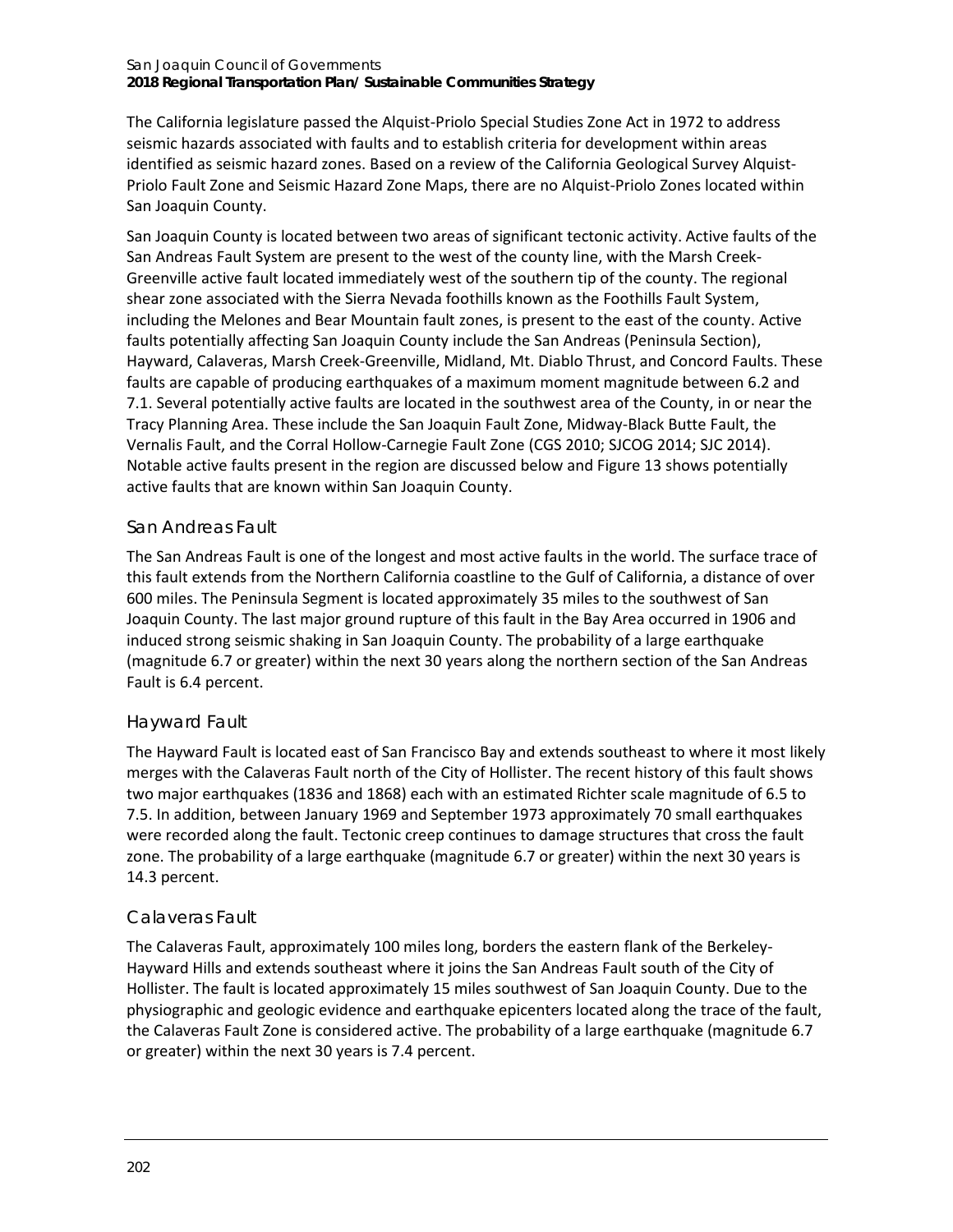

<span id="page-2-0"></span>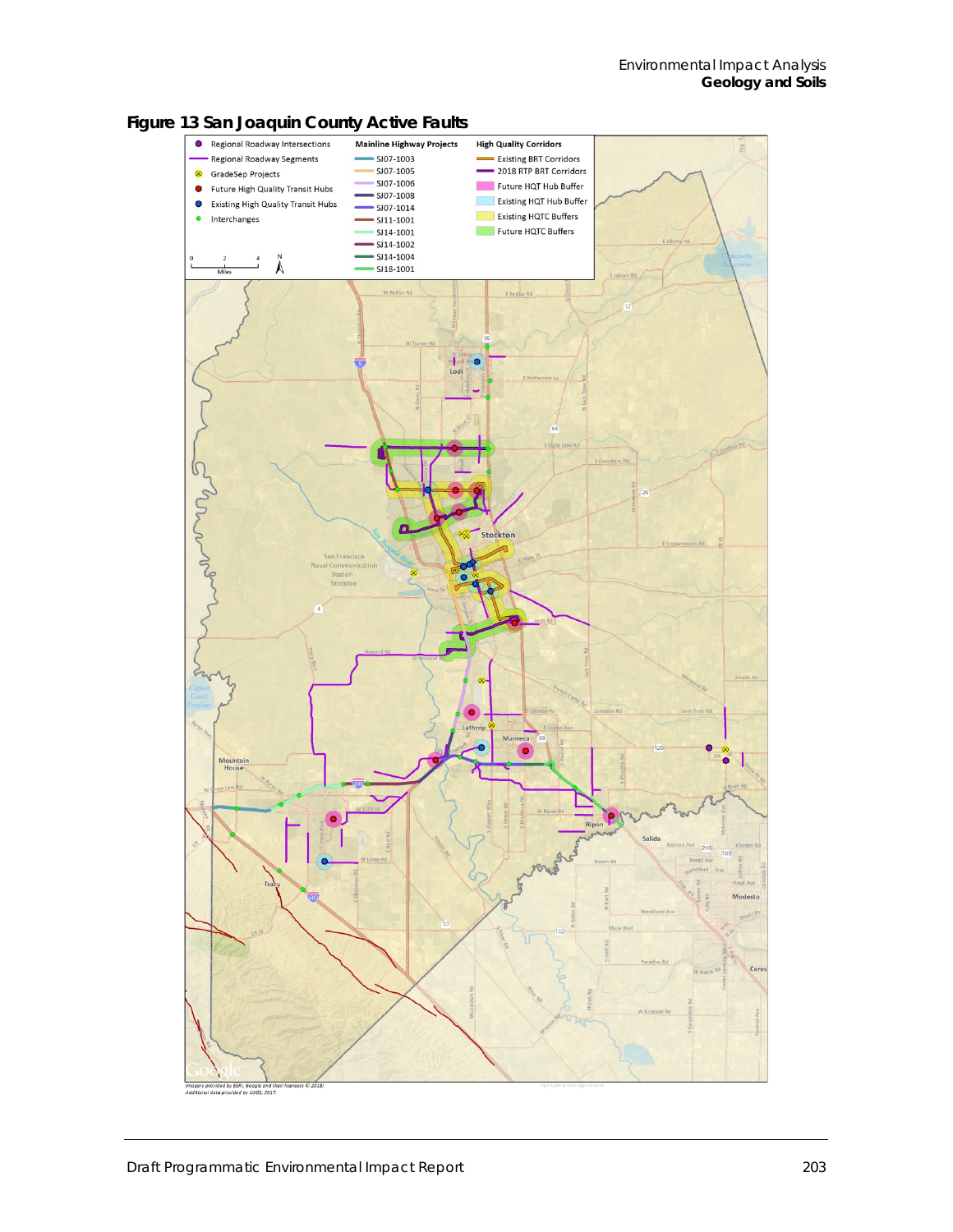#### San Joaquin Council of Governments **2018 Regional Transportation Plan/ Sustainable Communities Strategy**

### *Marsh Creek-Greenville Fault*

This fault zone extends from east of Concord southeastward approximately 57 miles to the San Antonio Valley. The fault is located approximately 1 mile southwest of the southwestern portion of the county. The northern section experiences creep at rate of 2 millimeters per year. A magnitude 5.8 earthquake occurred in 1980 north of Livermore. The maximum moment magnitude for an earthquake on this fault is expected to be 6.9.

## **Liquefaction**

Liquefaction, or the loss of soil bearing strength during a strong earthquake, is a potential occurrence in areas with younger soils as well as in areas where the groundwater table is less than 50 feet deep. Specifically in areas of loose sand and silt that is saturated with water, soils can behave like liquid during earthquakes. Liquefaction can cause serious damage to foundations and bases of structures (USGS n.d.). The California Department of Conservation has not identified any liquefaction hazard zones within San Joaquin County (CGS 2017); however, various areas of the county may be subject to liquefaction during seismic events due to high groundwater levels. Liquefaction is found near the Manteca-Lathrop area, the area just west of Woodbridge (including a small portion of the town site), and the Delta region. The soils in the Tracy area are not considered to be as susceptible to liquefaction, even though the groundwater is high, because the near-surface soils are predominantly clays or sands with high silt and clay content. The east and northeast portions of the county are less susceptible because groundwater is deep. The most serious liquefaction threat lies in the Delta, with many levees directly underlain by relatively clean, watersaturated sands and peats. Strong ground shaking could cause liquefaction under these levees and lead to levee failure and localized flooding (SJCOG 2014; SJC 2014).

## **Slope Stability**

Landslides and surficial slope failures are most likely to occur in areas of greater than 25 percent slope (hillside areas) and along steep bluffs. Landslides also occur due to specific events, such as loss of vegetation after fires or earthquakes adding loads to barely stable slopes. Small landslides are common in the County's mountain areas as loose material moves naturally down slope. The potential for landslides is considered remote in the valley floors due to the lack of significant slopes. Portions of San Joaquin County that are susceptible to this hazard are located in the foothills in the eastern and southwestern portions of the county, the steep banks along the major rivers, and in the Delta. The foothills are most susceptible to unstable slope conditions and specifically include the steep hills of the Diablo Range in the southwest section of the county and the Sierra Nevada Foothills along the county's eastern edge (SJCOG 2014). The California Geological Survey has not designated any areas within San Joaquin County as a landslide hazard zone (CGS 2017).

## **Expansive Soils**

Soils with relatively high clay content are expansive because the clay absorbs water and swells (expands). According to the General Plan, soil survey data for San Joaquin County indicates that close to half of the upper five feet of soils have a low shrink-swell potential, a lesser portion is considered to have a moderate potential, and about an eighth of the area, primarily in the southwestern end of the county, has been mapped with a high potential. The hazards associated with expansive soils can be mitigated through proper geotechnical engineering, which is a requirement in San Joaquin County (SJCOG 2014; SJC 2014).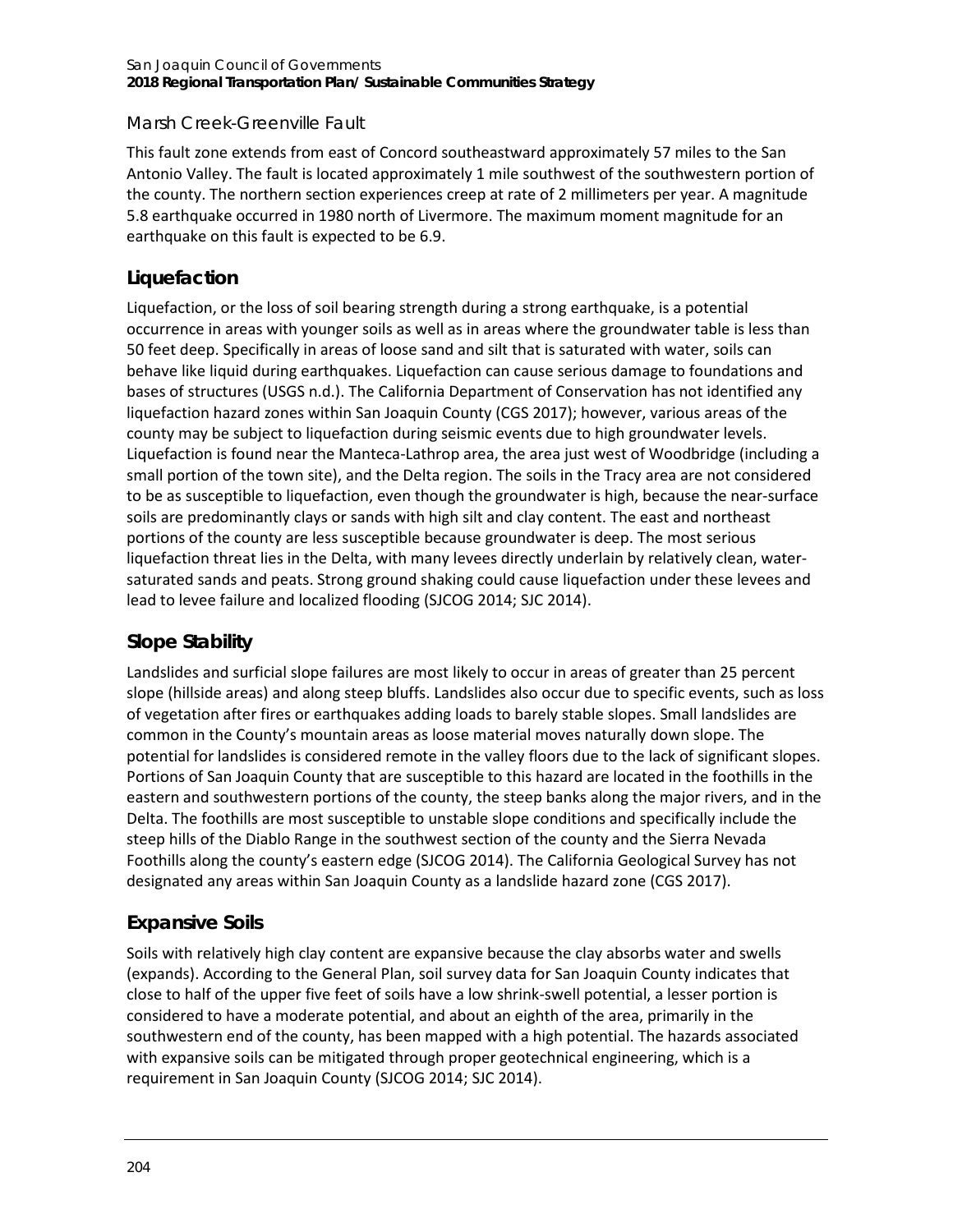## **Erosion**

Erosion naturally occurs on the surface of the earth as surface material (i.e., rock, soil, debris, etc.) is loosened, dissolved, or worn away, and transported from one place to another by gravity. Two common types of soil erosion include wind erosion and water erosion. The steepness of a slope is an important factor that affects soil erosion. Erosion potential in soils is influenced primarily by loose soil texture and steep slopes. Loose soils can be eroded by water or wind forces, whereas soils with high clay content are generally susceptible only to water erosion. The potential for erosion generally increases as a result of human activity, primarily through the development of facilities and impervious surfaces and the removal of vegetative cover. The Delta and portions of the southeast County are subject to wind erosion, as well as some areas in Stockton, Lathrop, and Tracy. During times of high winds (15 mph or higher), clouds of peat dust are visible in the Delta area, sometimes creating road closures. As a result of loose soils, steep slopes and high rates of runoff, water erosion is also occurring in the Delta (SJCOG 2014).

Water erosion from a combination of loose soils, steep slopes, and high rates of runoff is taking place in the Delta and in the foothills in the southwest and eastern sections of the County. By reducing the ability of the Delta levees to withstand water pressure, erosion caused by tidal action, wind-induced waves, and boating, increases the potential for failure and flooding (SJC 2014).

### **Subsidence**

Land subsidence is the gradual, local settling or sinking of the earth's surface with little or no horizontal motion. Land subsidence occurs in San Joaquin County and is generally attributed to the overdrafting of groundwater basins and peat oxidation of the Delta islands. This type of ground failure can be aggravated by ground shaking, and is often caused by the withdrawal of large volumes of fluid from underground reservoirs. Other causes of subsidence include sinking tectonics, oil and gas extraction, and deficient alluvial deposits. Subsidence from any cause accelerates maintenance problems on roads, canals, and underground utilities, and contributes to drainage and flood problems. Seismic activities also aggravate subsidence areas. Maintenance or raising water tables can mitigate effects from subsidence.

Subsidence caused by hydrocompaction of moisture-deficient alluvial deposits is a onetime densification from collapse of the soil structure in near-surface strata where the rainfall or other moisture has not penetrated during a long period of time (SJCOG 2014).

## **Settlement**

Loose, soft soil material comprised of sand, silt and clay, if not properly engineered, has the potential to settle after a building is placed on the surface. Settlement of the loose soils generally occurs slowly but over time can amount to more than most structures can tolerate. Building settlement could lead to structural damage such as cracked foundations and misaligned or cracked walls and windows. Settlement problems are site-specific and can generally be remedied through standard engineering applications (SJCOG 2014).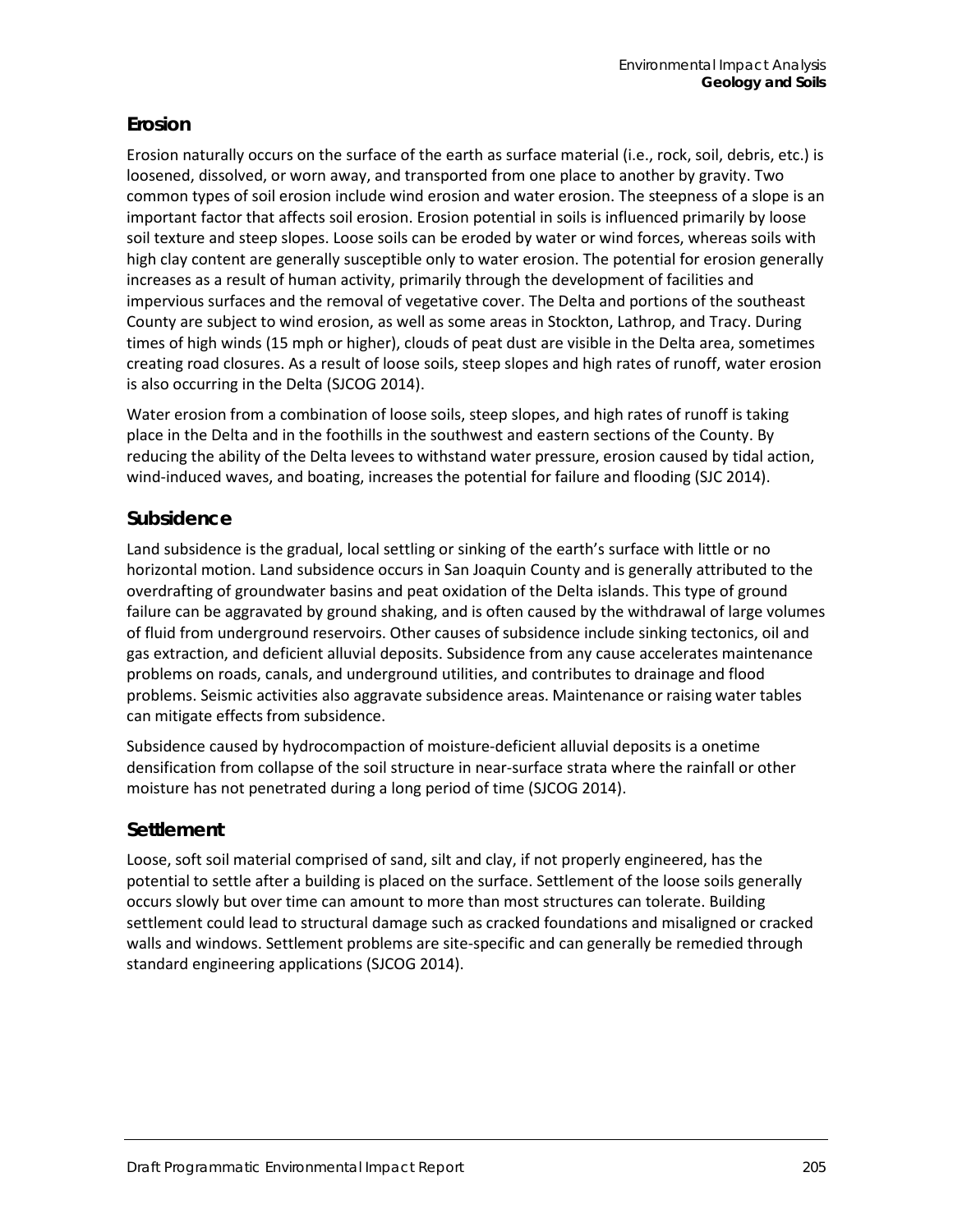## **b. Regulatory Setting**

## **State**

### *The Alquist-Priolo Earthquake Fault Zoning Act*

The Alquist-Priolo Earthquake Fault Zoning Act, California's Alquist-Priolo Act (PRC 2621 et seq.), is intended to reduce the risk to life and property from surface fault rupture during earthquakes. The Alquist-Priolo Act prohibits the location of most types of structures intended for human occupancy across the traces of active faults and strictly regulates construction in the corridors along active faults (Earthquake Fault Zones). It also defines criteria for identifying active faults, giving legal weight to terms such as "active," and establishes a process for reviewing building proposals in and adjacent to Earthquake Fault Zones. Under the Alquist-Priolo Act, faults are zoned, and construction along or across them is strictly regulated if they are "sufficiently active" and "well-defined." A fault is considered sufficiently active if one or more of its segments or strands shows evidence of surface displacement during Holocene time (defined as within the last 11,000 years). A fault is considered well-defined if its trace can be clearly identified by a trained geologist at the ground surface or in the shallow subsurface, using standard professional techniques, criteria, and judgment (Hart and Bryant 1997).

### *Seismic Hazards Mapping Act*

Like the Alquist-Priolo Act, the Seismic Hazards Mapping Act of 1990 (PRC 2690–2699.6) is intended to reduce damage resulting from earthquakes. While the Alquist-Priolo Act addresses surface fault rupture, the Seismic Hazards Mapping Act addresses other earthquake-related hazards, including strong ground-shaking, liquefaction, and seismically induced landslides. Its provisions are similar in concept to those of the Alquist-Priolo Act: the State is charged with identifying and mapping areas at risk of strong ground-shaking, liquefaction, landslides, and other corollary hazards, and cities and counties are required to regulate development within mapped Seismic Hazard Zones.

### *California Building Standards Code*

The California Building Standards Code (CBSC) is based on the Uniform Building Code (International Code Council 1997), which is used widely throughout United States and has been modified for California conditions with numerous, more detailed or more stringent regulations. The CBSC provides standards for various aspects of construction, including, but not limited to: excavation, grading, and earthwork construction; fills and embankments; expansive soils; foundation investigations; and liquefaction potential and soil strength loss. In accordance with California law, proponents of specific projects are required to comply with all provisions of the CBSC for certain aspects of design and construction.

## *California Department of Transportation - Seismic Design Criteria*

The California Department of Transportation (Caltrans) has Seismic Design Criteria (SDC) which contain new and currently practiced seismic design and analysis methodologies for the design of new bridges in California. The SDC adopts a performance based approach specifying minimum levels of structural system performance, component performance, analysis, and design practices for ordinary standard bridges. The SDC has been developed with input from the Caltrans Offices of Structure Design, Earthquake Engineering and Design Support, and Materials and Foundations. Memo 20-1 outlines the bridge category and classification, seismic performance criteria, seismic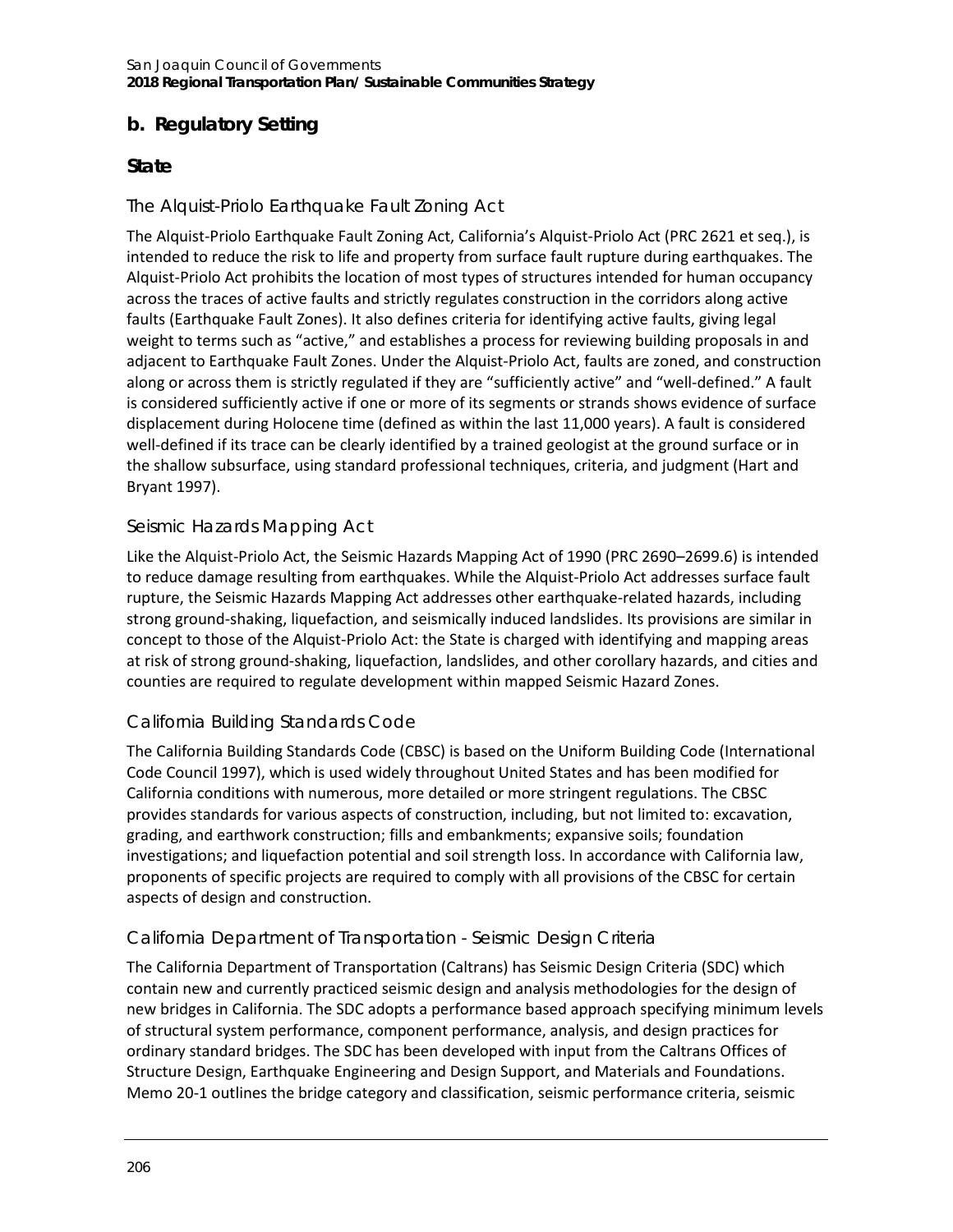design philosophy and approach, seismic demands and capacities on structural components and seismic design practices that collectively comprise Caltrans' seismic design methodology.

## **Regional and Local**

### *San Joaquin County General Plan*

The 2035 San Joaquin County General Plan Public Health and Safety Element contains goals and policies related to seismic and geologic hazards. Goal PHS-3 is "To protect life and property from seismic and geologic hazards." The County shall consider the risk to human safety and property from seismic and geologic hazards in designating the location and intensity for new development (PHS-3.1). Emergency services, major utility lines and facilities, manufacturing plants using or storing hazardous materials, high occupancy structures, and facilities housing dependent populations are not to be located within one-eighth of a mile of any active fault or on soil that is highly susceptible to liquefaction (PHS-3.2). Emergency service facilities must be capable of withstanding earthquakes and remain operational to provide emergency response (PHS-3.3). New developments in areas determined to have high liquefaction potential must include detailed site-specific liquefaction studies (PHS-3.4). All proposed structures, utilities, or public facilities within County-recognized areas of near-surface subsidence or liquefaction shall be located and constructed in a manner that minimizes or eliminates potential damage (PHS-3.5). The county shall promote regional and local efforts to reduce subsidence in the Delta (PHS-3.6). The county shall encourage the planting of vegetation to decrease loss of soil by erosion (PHS-3.7). The county shall support soil conservation and restoration efforts of the US Soil Conservation Service and the Resource Conservation Districts (PHS-3.8).

## 4.8.2 Impact Analysis

## **a. Methodology and Significance Thresholds**

Appendix G of the State CEQA Guidelines identifies the following criteria for determining whether a project's impacts would have a significant impact related to geology and soils:

- 1. Expose people or structures to potential substantial adverse effects, including the risk of loss, injury, or death involving rupture of a known earthquake fault, strong seismic groundshaking, seismic-related ground failure, including liquefaction, or landslides;
- 2. Result in substantial soil erosion or the loss of topsoil;
- 3. Be located on a geologic unit or soil that is unstable, or that would become unstable as a result of the project, and potentially result in on- or off-site landslide, lateral spreading, subsidence, liquefaction, or collapse;
- 4. Be located on expansive soil, creating substantial risks to life or property; and/or
- 5. Have soils incapable of adequately supporting the use of septic tanks or alternative wastewater disposal systems where sewers are not available for the disposal of wastewater.

Projects under the 2018 RTP/SCS would not require the use of septic tanks and land use projects are anticipated to connect to existing facilities. Therefore, Threshold 5 is discussed in Section 4.16, *Less Than Significant Environmental Factors*. Because the location of each proposed improvement can be different in geologic character, the determination of impact significance and identification of mitigation measures is based on site-specific analysis at the time of the project design and environmental review. Therefore, for the purposes of this EIR, proposed transportation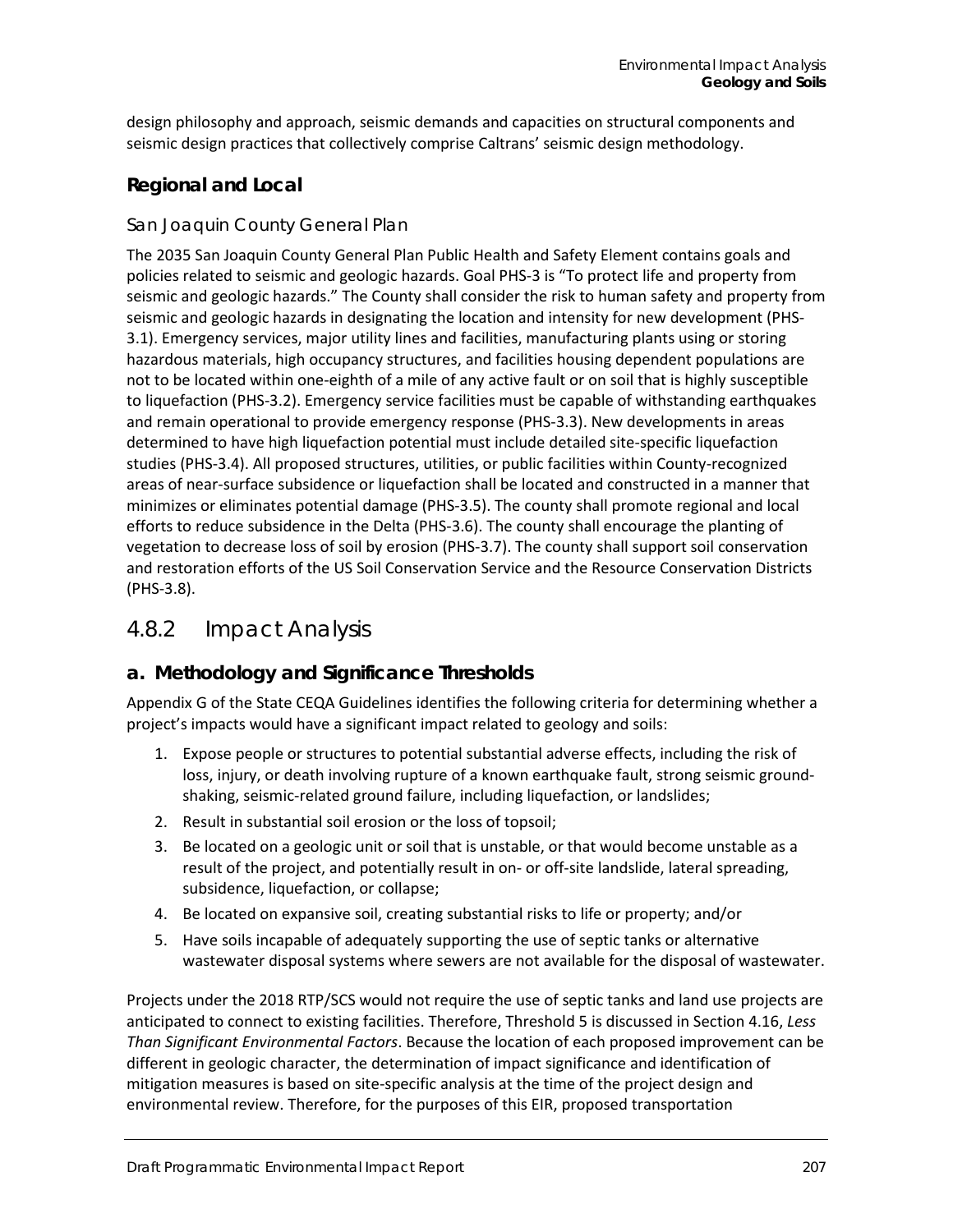modifications and future projects under the land use scenario envisioned by the 2018 RTP/SCS that are located in areas of moderate to high geologic or soil hazards shall be considered to have a potentially significant impact.

## **b. Project Impacts and Mitigation Measures**

This section describes generalized impacts associated with the 2018 RTP/SCS. Due to the programmatic nature of the 2018 RTP/SCS, a precise, project-level analysis of the specific impacts associated with individual transportation and land use projects is not possible at this time. In general, however, implementation of proposed transportation improvements and future projects under the land use scenario envisioned by the 2018 RTP/SCS could be exposed to impacts caused by geology/soil conditions as described in the following sections.

### **Threshold 1:** Expose people or structures to potential substantial adverse effects, including the risk of loss, injury, or death involving rupture of a known earthquake fault, strong seismic ground-shaking, seismic-related ground failure, including liquefaction, or landslides.

**IMPACT GEO-1 IMPLEMENTATION OF PROPOSED TRANSPORTATION IMPROVEMENTS AND FUTURE PROJECTS FACILITATED BY THE LAND USE SCENARIO ENVISIONED IN THE 2018 RTP/SCS COULD BE SUBJECT TO SEISMIC HAZARDS, INCLUDING FAULT RUPTURE, GROUND-SHAKING, LIQUEFACTION, AND LANDSLIDING, THAT COULD EXPOSE PEOPLE OR STRUCTURES TO SUBSTANTIAL ADVERSE EFFECTS. IMPACTS WOULD BE SIGNIFICANT BUT MITIGABLE.**

Fault rupture can occur along or immediately adjacent to faults during an earthquake. Fault rupture is characterized by ground cracks and displacement which could endanger life and property. Damage is typically limited to areas close to the moving fault. There are no active faults that intersect the County; therefore the ground surface rupture is considered very unlikely. However, several potentially active faults cross San Joaquin County. The Vernalis Fault, a potentially active Quaternary fault exhibiting displacement within the last 1.6 million years, crosses several transportation projects in the southwestern corner of the County.

Ground-shaking effects are also the result of an earthquake, but the impacts can be widespread. Although a function of earthquake intensity, ground-shaking effects can be magnified by the underlying soils and geology, which may amplify shaking at great distances. It is difficult to predict the magnitude of ground-shaking following an earthquake, as shaking can vary widely within a relatively small area.

Seismic-related ground failure such as liquefaction or landslides may result from an earthquake in or near San Joaquin County. Projects in the Delta region and near the Manteca-Lathrop area are particularly susceptible to liquefaction. Projects in mountainous areas, along steeply sloped streambanks, or within the Delta region, are most susceptible to landslides which may be triggered during an earthquake.

Potential structural damage and the exposure of people to the risk of injury or death from structural failure would be minimized by compliance with California Building Code engineering design and construction measures. Foundations and other structural support features would be designed to resist or absorb damaging forces from strong ground-shaking and liquefaction. These requirements would partially reduce seismic impacts. However, compliance with the California Building Code would not completely reduce the potential of seismic hazards and seismic damage may still occur as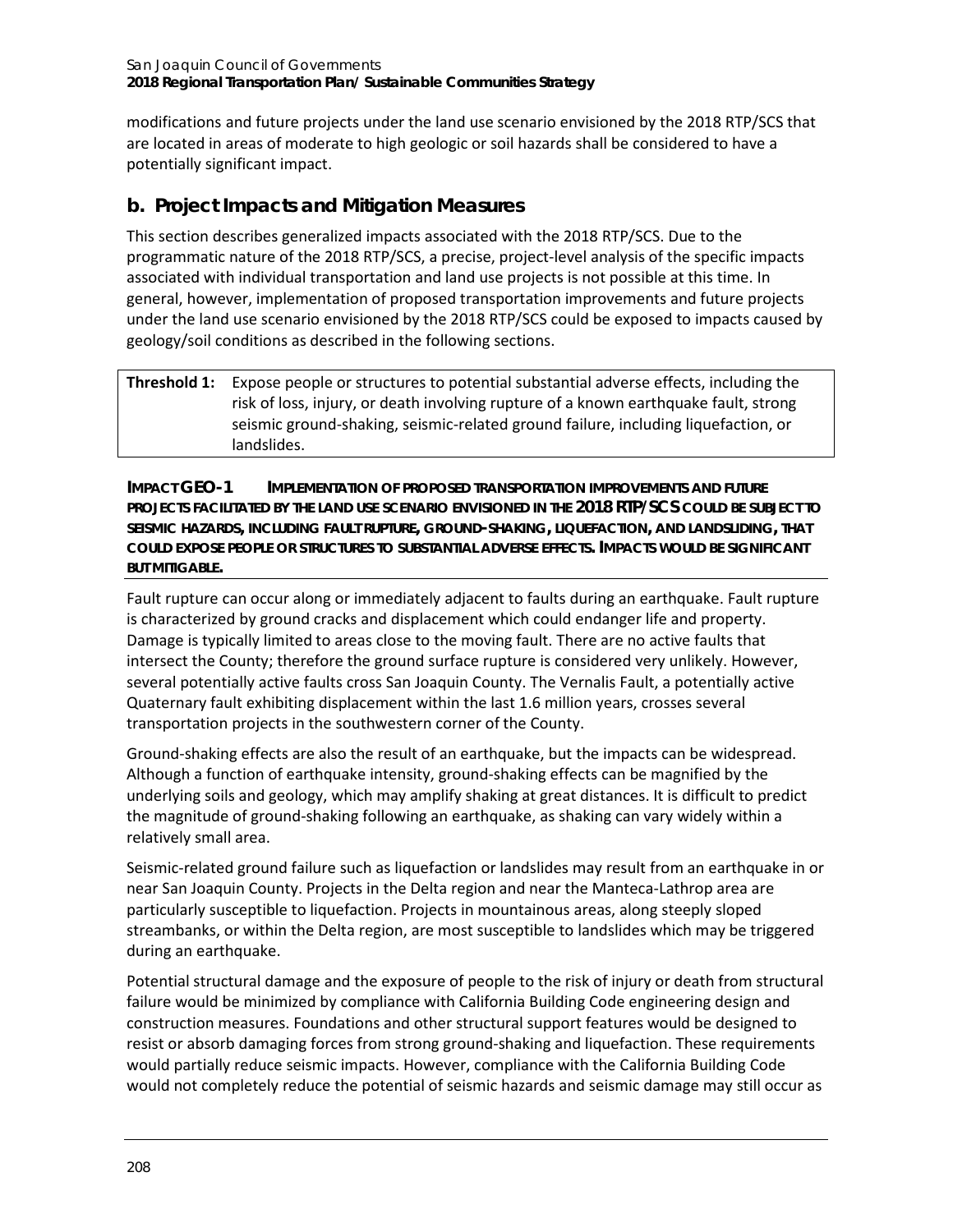a result of implementation of 2018 RTP/SCS projects. Seismic impacts would be potentially significant.

### **Mitigation Measures**

For transportation projects under their jurisdiction, SJCOG shall implement, and transportation project sponsor agencies can and should implement, the following mitigation measure developed for applicable transportation projects identified in Appendix B. Municipalities in the SJCOG region can and should implement this measure, where relevant to land use projects implementing the 2018 RTP/SCS.

### *GEO-1 Geotechnical Analysis*

Project sponsors shall complete site-specific geotechnical reports conducted by a qualified geotechnical expert. Any investigations shall comply with the California Geological Survey's Guidelines for Evaluating and Mitigating Seismic Hazards in California and projects shall comply with the recommendations stated in the geotechnical analysis. Recommendations may include, but are not limited to, the following: fill placement and compaction, isolated and continuous footing, site specific pipe bedding, and site specific seismic design criteria.

### **Significance After Mitigation**

Implementation of Mitigation Measure GEO-1 would reduce impacts to a less than significant level.

#### **Threshold 2:** Result in substantial soil erosion or the loss of topsoil

**IMPACT GEO-2 GRADING ASSOCIATED WITH TRANSPORTATION IMPROVEMENTS AND FUTURE PROJECTS FACILITATED BY THE LAND USE SCENARIO ENVISIONED IN THE 2018 RTP/SCS COULD CAUSE SOIL EROSION. HOWEVER, COMPLIANCE WITH APPLICABLE ORDINANCE CODES WOULD ENSURE THAT IMPACTS WOULD REMAIN LESS THAN SIGNIFICANT.**

Typically, erosion impacts from grading and development occur on a very small scale and do not present a quantifiable threat to a community. However, erosion and grading also have the potential to create unstable slopes. The UBC and CBC regulate slope instability and conditions that can lead to erosion, and requires foundation engineering and investigation of soils on sites proposed for development in geologic hazard areas. The reports from these investigations must demonstrate the hazard from the project will be eliminated or there is no danger for the intended use of the site. All major earthwork requires a grading permit to minimize erosion, and local grading ordinances ensure that development in geologic hazard areas does not pose a threat to human life and property. Erosion control can be accomplished on critical slopes being affected by natural agents.

In addition, the Regional Water Quality Control Board would require a project-specific Storm Water Pollution Prevention Plan (SWPPP) to be prepared for each project that disturbs an area one acre or larger. The SWPPPs would include project-specific best management practices (BMPs) designed to control drainage and erosion. Project BMPs may include, but would not be limited to: silt fencing, fiber rolls, slope stabilization, and sand bags. These BMPs would be required as part of each individual project permit and would mitigate potential impacts on soil erosion as a result of construction or grading.

Further, transportation improvement projects include roadway widening, bicycle and pedestrian infrastructure improvements, roundabouts, new turn lanes, new rail lines, and upgrades to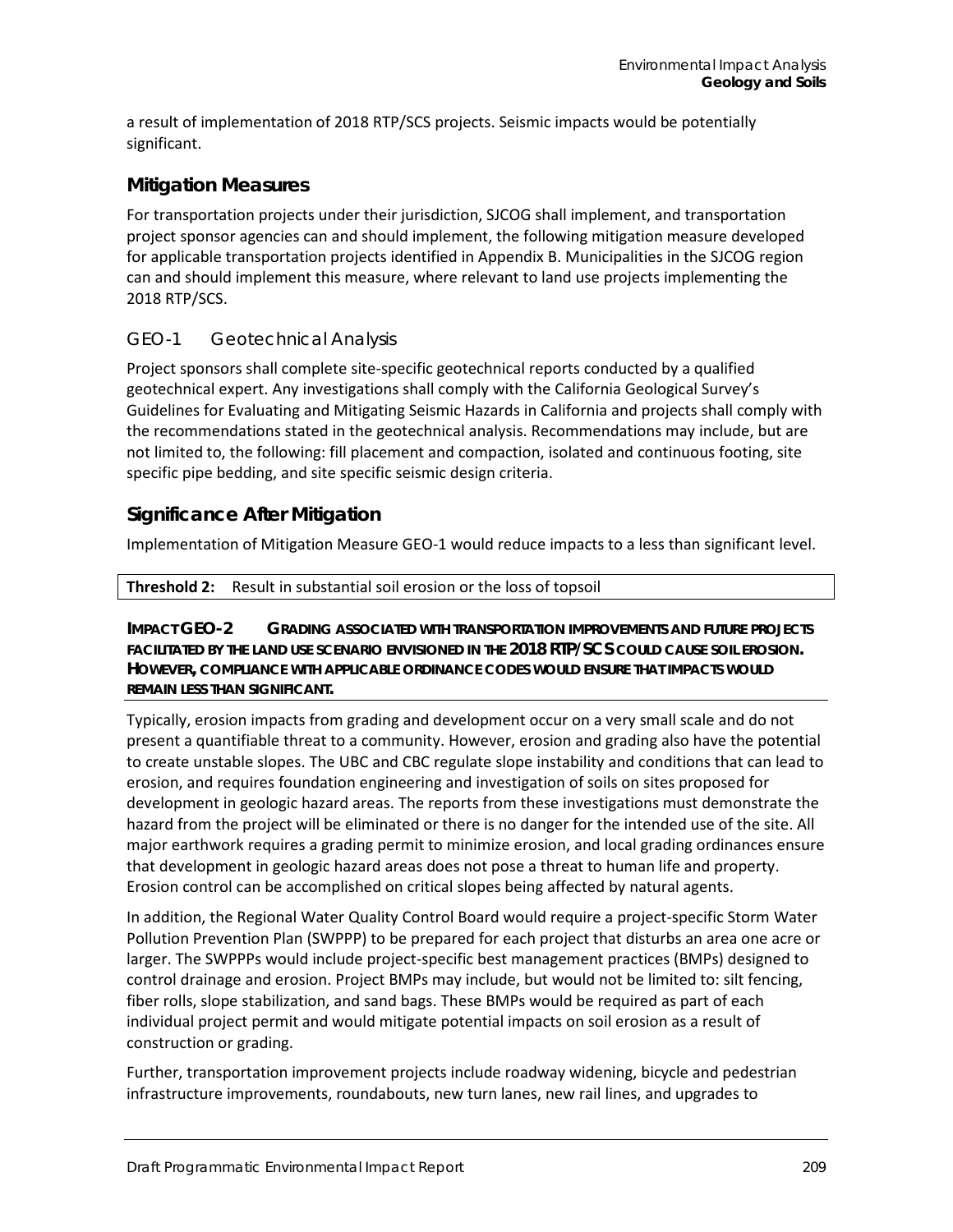San Joaquin Council of Governments **2018 Regional Transportation Plan/ Sustainable Communities Strategy**

interchanges. Soil erosion and loss of topsoil could result from implementation of 2018 RTP/SCS projects that involve the expansion or extension of the transportation system into previously undeveloped land. Soil erosion and loss of topsoil could be impacted through transportation network improvements, since these usually involve grading or earthwork, and increased impervious surfaces and removal of vegetative cover. Transportation network improvements would be subject to a variety of state and local regulations, including the UBC, CBC, and NPDES requirements and local ordinances and regulations, which are designed to avoid potential hazards associated with soil erosion. With adherence to the applicable ordinance codes and other local, State, and county regulatory programs, impacts related to erosion would be less than significant.

## **Mitigation Measures**

No Mitigation Measures are required.

## **Significance After Mitigation**

Impacts would be less than significant without mitigation.

| <b>Threshold 3:</b> Be located on a geologic unit or soil that is unstable, or that would become unstable |
|-----------------------------------------------------------------------------------------------------------|
| as a result of the project, and potentially result in on- or off-site landslide, lateral                  |
| spreading, subsidence, liquefaction, or collapse                                                          |

**Threshold 4:** Be located on expansive soil, creating substantial risks to life or property

**IMPACT GEO-3 IMPLEMENTATION OF PROPOSED TRANSPORTATION IMPROVEMENTS AND FUTURE PROJECTS FACILITATED BY THE LAND USE SCENARIO ENVISIONED IN THE 2018 RTP/SCS COULD BE LOCATED ON POTENTIALLY UNSTABLE SOILS, OR IN AREAS OF HIGH LIQUEFACTION POTENTIAL. HOWEVER, ADHERENCE TO EXISTING REGULATORY REQUIREMENTS WOULD REDUCE THIS IMPACT TO LESS THAN SIGNIFICANT.**

Implementation of proposed transportation improvements and future projects under the land use scenario envisioned by the 2018 RTP/SCS could be prone to slope instability, liquefaction, and other soil-related hazards. Excavation related to construction projects or as needed to construct anticipated development could result in unstable soils. Some projects could be located on geologic units or soils that are unstable, or that could become unstable. Slope failure can occur naturally through rainfall or seismic activity, or through earthwork and grading related activities.

The hazards of unstable soil or geologic units would be addressed largely through the integration of geotechnical information in the planning and design process for projects to determine the local soil suitability for specific projects in accordance with standard industry practices and state-provided requirements, such as local and CBC requirements, used to minimize the risk associated with these hazards. Incorporation of geotechnical recommendations such as foundation design and site preparation prior to construction enforced through compliance with local building codes and ordinances would avoid or reduce hazards relating to unstable soils and slope failure. In addition, Policy PHS-3.6 of the San Joaquin County General Plan specifically addresses the ongoing hazard of subsidence in the Delta and recognizes the need to reduce this hazard. With implementation of the existing regulatory requirements, such as local and CBC building code requirements and proposed policies, this impact would be less than significant.

According to the 2035 County General Plan, soil survey data for the county indicates that close to half of the upper five feet of soils have a low shrink-swell potential and areas with a high potential are primarily confined to the southwestern end of the county. In most developed areas, any native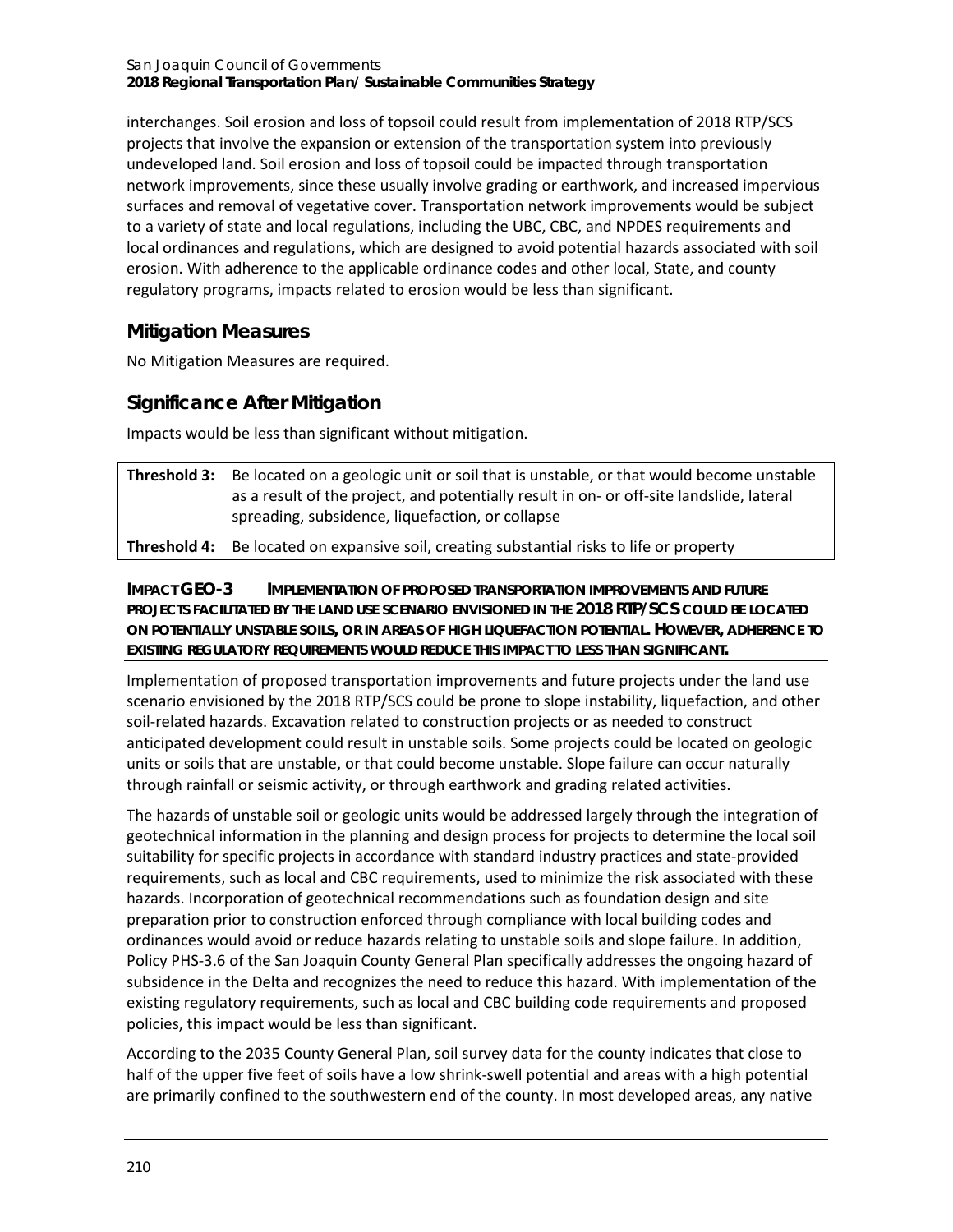existing layers of clay have been blended into more granular soils as a part of the general site excavation, which helps to reduce the overall expansiveness of the soil. However, the hazard of expansive soils can only definitively be determined based on site-specific data that would be included as part of a typical development process as required by Policy PHS-3.1 in the General Plan. With implementation of this policy and existing regulatory requirements such as local and CBC building code requirements, impacts associated with expansive soils would be less than significant.

### **Mitigation Measures**

No Mitigation Measures are required.

## **Significance After Mitigation**

Impacts are less than significant without mitigation.

### **c. Cumulative Impacts**

Geology, soils and seismicity impacts may be related to: increased exposure to seismic hazards, increased erosion and/or loss of topsoil, and the presence of unstable/expansive soils. These effects occur independently of one another, and are caused by site-specific and project-specific characteristics and conditions. In addition, existing regulations, such as the California Building Code, specify mandatory actions that must occur during project development, which would minimize effects from construction and operation of projects related to geology, soils and seismicity as discussed above. Cumulative impacts related to geology, soils and seismicity would not be significant, and the 2018 RTP/SCS would not make a cumulatively considerable contribution to significant cumulative impacts related to geology, soils and seismicity.